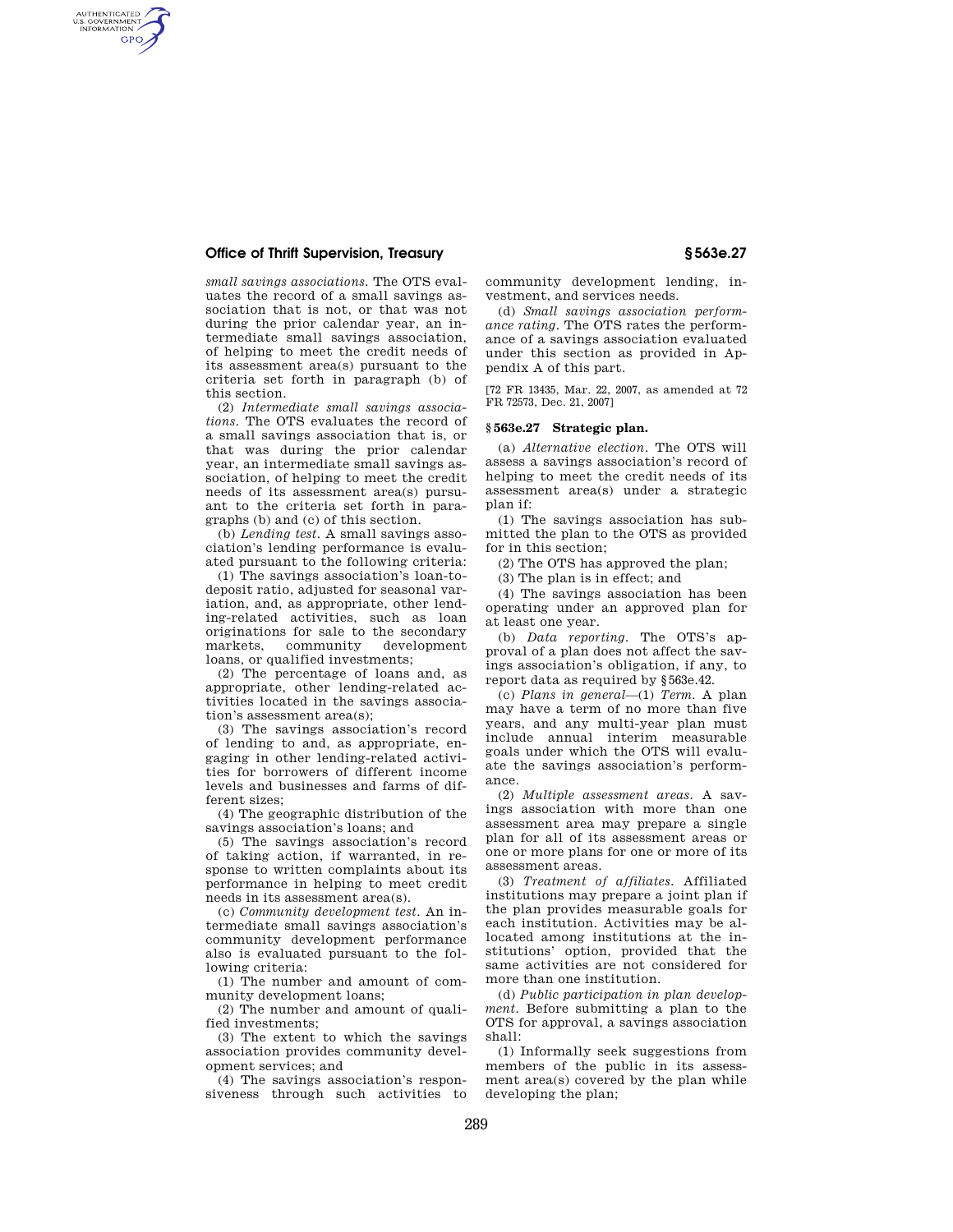**§ 563e.27 12 CFR Ch. V (1–1–10 Edition)** 

(2) Once the savings association has developed a plan, formally solicit public comment on the plan for at least 30 days by publishing notice in at least one newspaper of general circulation in each assessment area covered by the plan; and

(3) During the period of formal public comment, make copies of the plan available for review by the public at no cost at all offices of the savings association in any assessment area covered by the plan and provide copies of the plan upon request for a reasonable fee to cover copying and mailing, if applicable.

(e) *Submission of plan.* The savings association shall submit its plan to the OTS at least three months prior to the proposed effective date of the plan. The savings association shall also submit with its plan a description of its informal efforts to seek suggestions from members of the public, any written public comment received, and, if the plan was revised in light of the comment received, the initial plan as released for public comment.

(f) *Plan content*—(1) *Measurable goals.*  (i) A savings association shall specify in its plan measurable goals for helping to meet the credit needs of each assessment area covered by the plan, particularly the needs of low- and moderateincome geographies and low- and moderate-income individuals, through lending, investment, and services, as appropriate.

(ii) A savings association shall address in its plan all three performance categories and, unless the savings association has been designated as a wholesale or limited purpose savings association, shall emphasize lending and lending-related activities. Nevertheless, a different emphasis, including a focus on one or more performance categories, may be appropriate if responsive to the characteristics and credit needs of its assessment area(s), considering public comment and the savings association's capacity and constraints, product offerings, and business strategy.

(2) *Confidential information.* A savings association may submit additional information to the OTS on a confidential basis, but the goals stated in the plan must be sufficiently specific to enable the public and the OTS to judge the merits of the plan.

(3) *Satisfactory and outstanding goals.*  A savings association shall specify in its plan measurable goals that constitute ''satisfactory'' performance. A plan may specify measurable goals that constitute ''outstanding'' performance. If a savings association submits, and the OTS approves, both ''satisfactory'' and ''outstanding'' performance goals, the OTS will consider the savings association eligible for an ''outstanding'' performance rating.

(4) *Election if satisfactory goals not substantially met.* A savings association may elect in its plan that, if the savings association fails to meet substantially its plan goals for a satisfactory rating, the OTS will evaluate the savings association's performance under the lending, investment, and service tests, the community development test, or the small savings association performance standards, as appropriate.

(g) *Plan approval*—(1) *Timing.* The OTS will act upon a plan within 60 calendar days after the OTS receives the complete plan and other material required under paragraph (e) of this section. If the OTS fails to act within this time period, the plan shall be deemed approved unless the OTS extends the review period for good cause.

(2) *Public participation.* In evaluating the plan's goals, the OTS considers the public's involvement in formulating the plan, written public comment on the plan, and any response by the savings association to public comment on the plan.

(3) *Criteria for evaluating plan.* The OTS evaluates a plan's measurable goals using the following criteria, as appropriate:

(i) The extent and breadth of lending or lending-related activities, including, as appropriate, the distribution of loans among different geographies, businesses and farms of different sizes, and individuals of different income levels, the extent of community development lending, and the use of innovative or flexible lending practices to address credit needs;

(ii) The amount and innovativeness, complexity, and responsiveness of the savings association's qualified investments; and